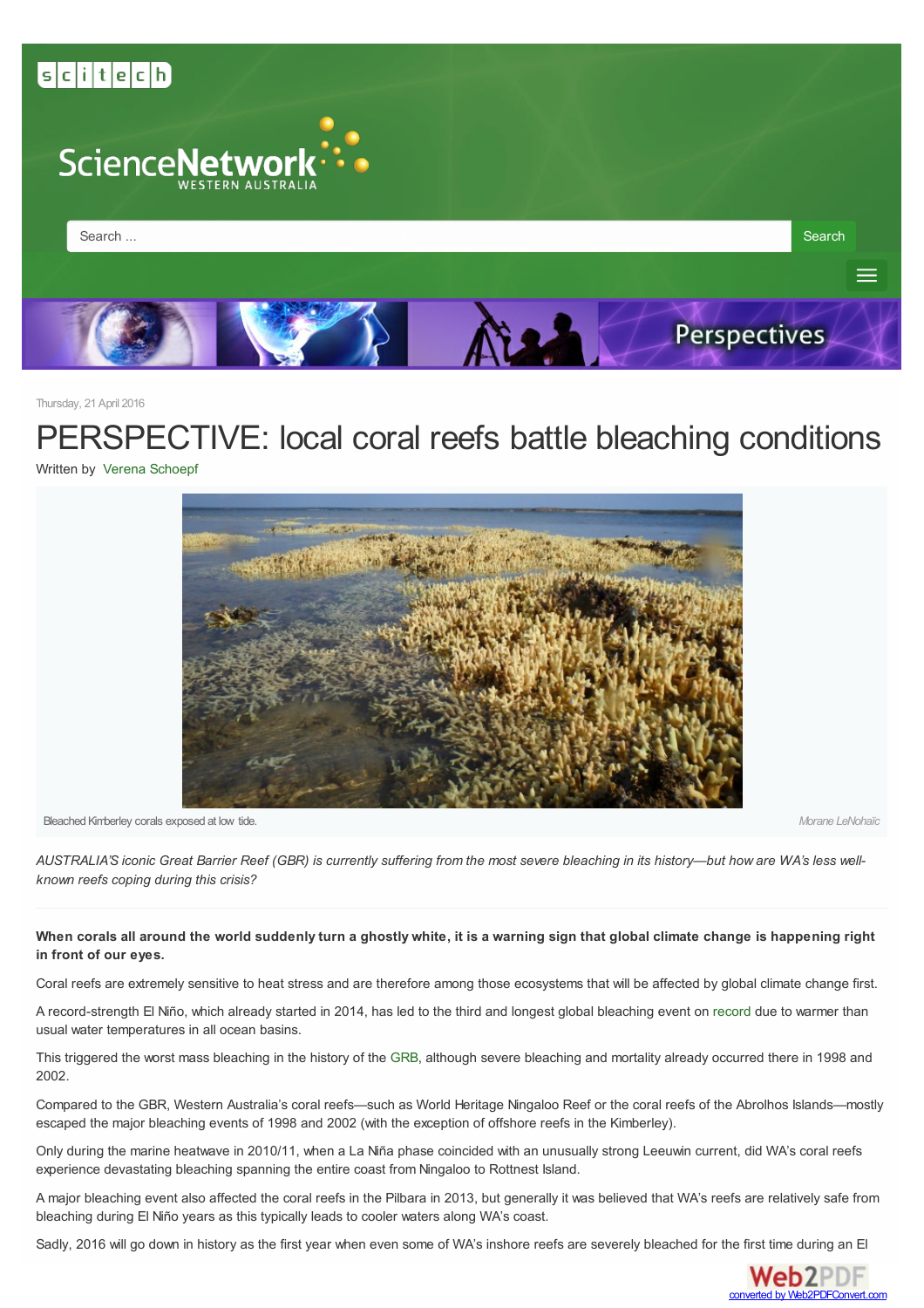Niño phase.

Less than two weeks ago, significant bleaching in the Kimberley was reported from [Broome](http://mobile.abc.net.au/news/2016-04-11/first-coral-bleaching-found-on-wa-kimberley-coast/7315960 ) as well as Cape Leveque and Derby.

As part of the National Coral Bleaching [Taskforce](http://www.coralcoe.org.au/media-releases/national-coral-bleaching-taskforce-keeping-a-close-watch-on-the-reef ), colleagues and I were able to confirm and document unprecedented coral bleaching during a recent research trip to Cygnet Bay.

We discovered up to 80 per cent of all corals were bleached at some of these sites and some of the corals had already died.

Kimberley corals were long hoped to be "super corals" due to their unique ability to cope with extreme temperature swings and tides of up to 10m.

However, my past [research](https://theconversation.com/even-the-super-corals-of-australias-kimberley-are-not-immune-to-climate-change-51484 ) as well as the current bleaching event have clearly shown that even these "super corals" are not immune to climate change.

The good news is that major bleaching seems to be restricted to the Kimberley region, giving other reefs along WA's coast more time to recover from the 2010/11 heatwave.

As bleaching monitoring will be expanded to other inshore and offshore Kimberley reefs in the next two weeks, I am hopeful against expectations that at least some of these reefs have somehow escaped major bleaching.

#### Dr Verena Schoepf is a research associate at the University of Western Australia's ARC Centre of Excellence for Coral Reef **Studies, UWA's Oceans Institute and UWA's School of Earth and Environment.**

Notes:

This research was funded by the Western Australian Marine Science Institution (WAMSI) and the ARC Centre of Excellence for Coral Reef Studies.

## You may also like:

#### Marine [heatwaves](http://www.sciencewa.net.au/topics/fisheries-a-water/item/3990-marine-heatwaves-tipped-to-intensify) tipped to intensify

#### [PERSPECTIVE:](http://www.sciencewa.net.au/topics/perspectives/item/3626-perspective-silent-extinctions-on-coral-reefs) silent extinctions on coral reefs

WA corals [stunted](http://www.sciencewa.net.au/topics/fisheries-a-water/item/3081-wa-corals-stunted-by-marine-heat-wave) by marine heat wave

Read **266** times

Last modified on Thursday, 21 April 2016 13:40

#### **Published in** [Perspectives](http://www.sciencewa.net.au/topics/perspectives)

| <b>ScienceNetwork WA</b><br>0 Comments                                                                              | Login                                                                                                       |
|---------------------------------------------------------------------------------------------------------------------|-------------------------------------------------------------------------------------------------------------|
| <b>E</b> Share<br>Recommend                                                                                         | Sort by Best                                                                                                |
| Start the discussion                                                                                                |                                                                                                             |
|                                                                                                                     |                                                                                                             |
|                                                                                                                     | Be the first to comment.                                                                                    |
|                                                                                                                     |                                                                                                             |
| ALSO ON SCIENCENETWORK WA                                                                                           |                                                                                                             |
| WA abuzz with global threat to bees                                                                                 | Restored mining areas need tweaking for bat needs                                                           |
| 2 comments · 3 months ago                                                                                           | 1 comment · 4 months ago                                                                                    |
| Ken - That picture is a of an American Sand Wasp not a<br>Australian Blue Banded Bee. Feel free to use one of mine; | Bernie Masters - Bat nesting boxes have been in use around<br>the world for many decades. I wonder why they |
| Beneath the surface: scientists unveil Pilbara's water                                                              | Freo immunisation campaign polarises locals                                                                 |
| system                                                                                                              | 1 comment • 4 months ago                                                                                    |
| 1 comment · 6 months ago                                                                                            | France - An interesting study would be to see if occurrence                                                 |
| glen folkard - "Safeguard" ehpfft                                                                                   | of diseases the vaccines are meant to prevent are                                                           |
| <b>Add Disqus to your site</b><br>Subscribe<br>Privacy<br>$\bowtie$<br>$\Box$                                       | <b>DISCUS</b>                                                                                               |
|                                                                                                                     | back to top                                                                                                 |

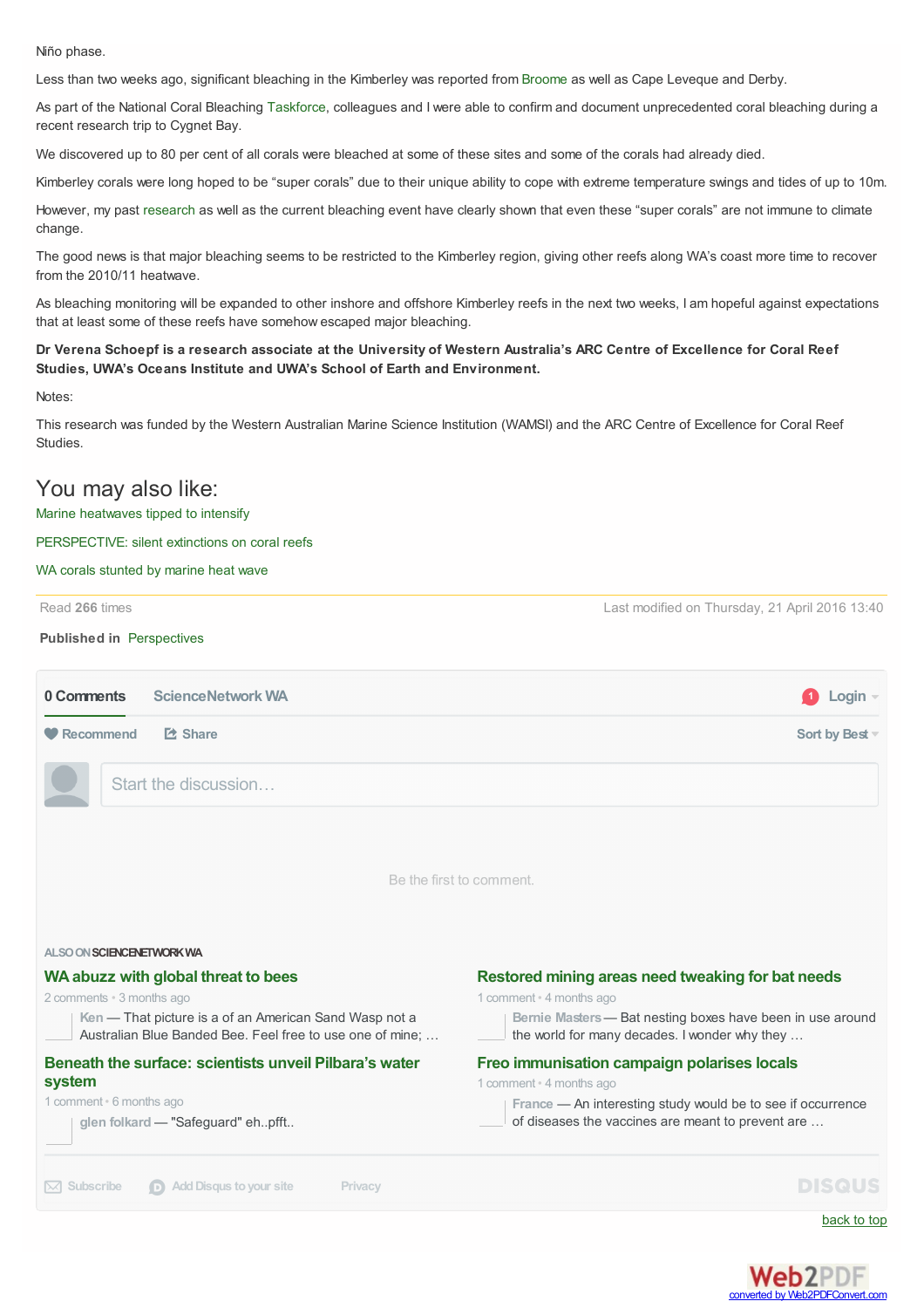

# Latest news

| Making sense of Iron Man science                              |
|---------------------------------------------------------------|
| Threatened orchid locations top secret for survival           |
| Over the counter advice to benefit older drinkers             |
| Going off-grid easier with friends                            |
| Retinal scans and fingerprint checks: high tech or high risk? |
|                                                               |

# Popular stories



**Is [learning](http://www.sciencewa.net.au/topics/technology-a-innovation/item/4140-is-learning-jon-snow-s-fate-worth-the-risk) Jon Snow's fate worth the risk?**

GAME of Thrones season six premieres on Foxtel this weekend,…



SHARK Bay and the coastline off Karratha and Perth may…



**Bugs make ideal crime [scene](http://www.sciencewa.net.au/topics/technology-a-innovation/item/4107-bugs-make-ideal-crime-scene-clues) clues**

IT MIGHT seem like an idea out of CSI: Las…